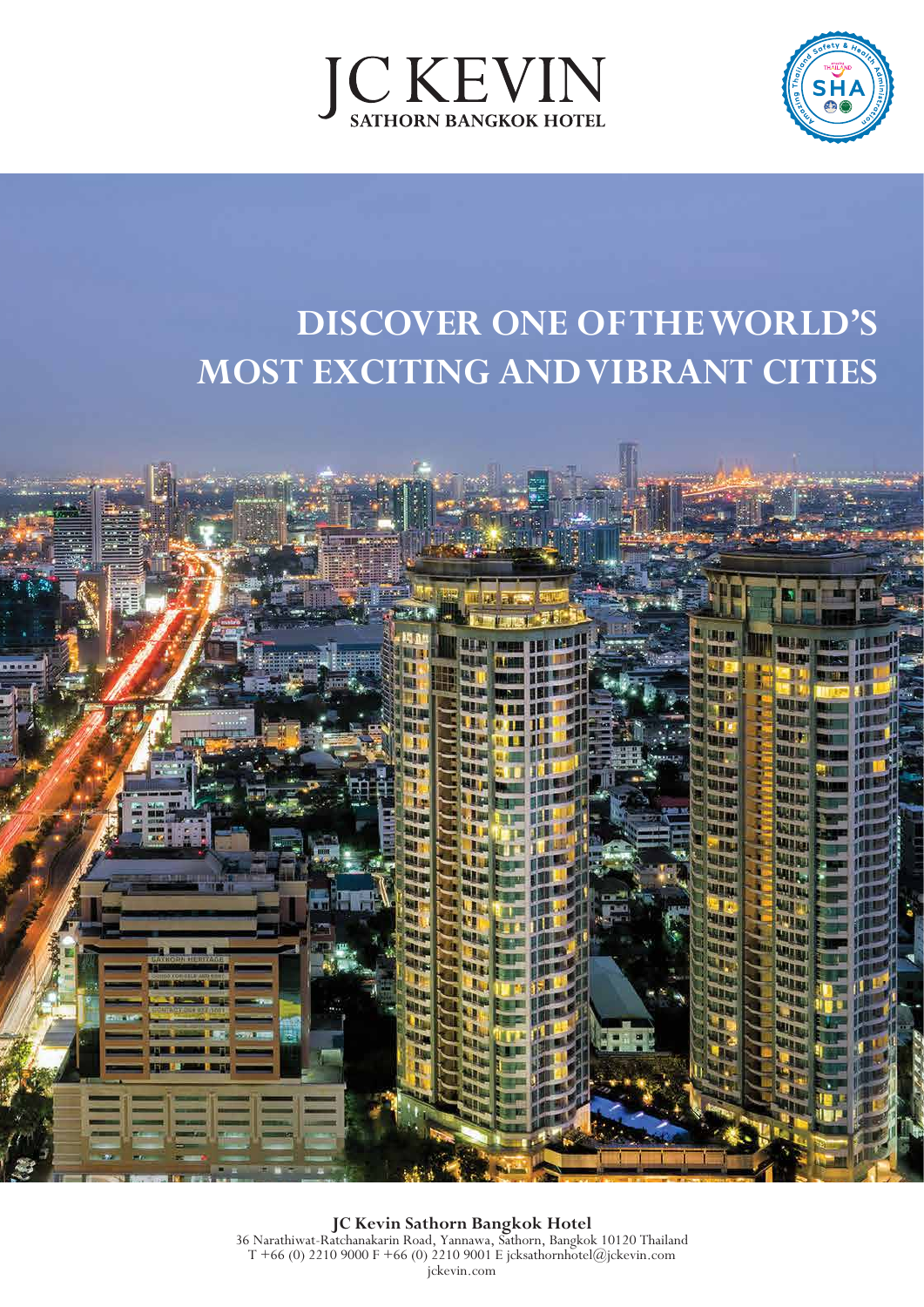## **Welcome to the urban haven of JC Kevin Sathorn Bangkok Hotel**



### **THE UNIQUES**

- 10 minutes' walk or one BRT stop from the main Sathorn intersection
- 310 guestrooms and suites with balcony
- 32 meter long infinity edge saltwater swimming pool
- 11 meeting and event venues with natural daylight
- ZOOM Sky Bar & Restaurant with Bangkok Panoramic view
- Hourly shuttle service to Chong Nonsi BTS Sky Train



#### **ACCOMMODATIONS**

Delight in panoramic views of downtown Bangkok and the famous Chao Phraya River through the floor to ceiling windows of your haven. Choose from a collection of 310 spacious rooms and suites.

- King or Twin bed with a choice of duck down and synaptic fiber pillows
- Balcony with city views
- Working desk with power sockets
- Internet access via Lan and Wi-Fi
- IDD Telephone with voicemail
- International satellite TV.
- In-room safe box
- Individually controlled air conditioning
- Mini bar, tea and coffee making facilities

| Room Type                     | No of room | <b>King Bed</b> | <b>Twin Bed</b> |
|-------------------------------|------------|-----------------|-----------------|
| Premier Room (39 sq.m.)       |            | 31              |                 |
| One Bedroom Suite (64 sq.m.)  | 124        | 82              |                 |
| Two Bedroom Suite (121 sq.m.) | 24         |                 |                 |







**Premier Room One Bedroom Suite Two Bedroom Suite**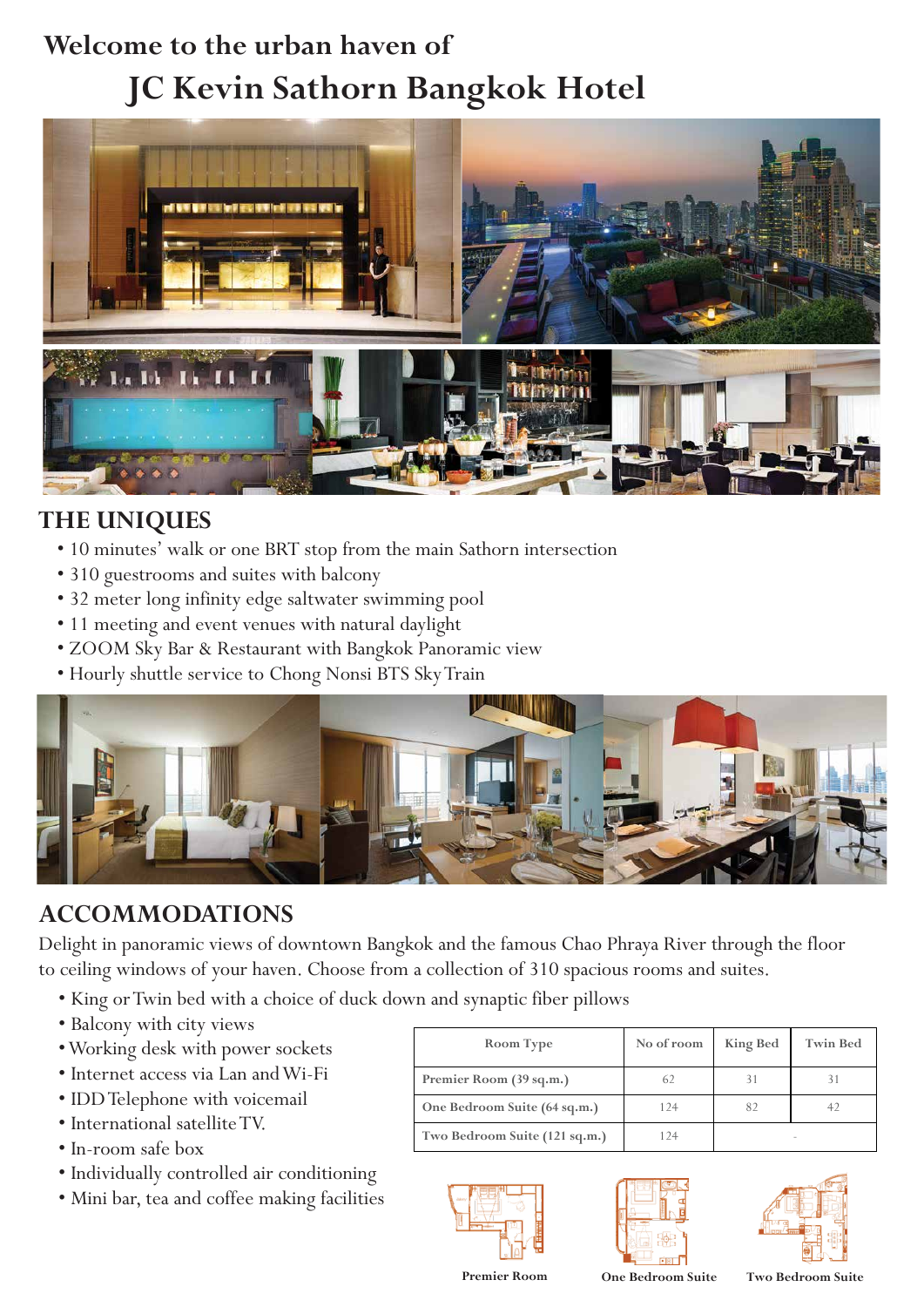

## **ZOOM SKY BAR & RESTAURANT**

Meet, sip and dine with panoramic views of the city from our impressive Sky Bar. Enjoy a romantic evening with a spectacular 360°panorama of Bangkok's skyline from our chicly designed.



#### **CONFERENCE AND MEETING FACILITIES**

For seamless meetings, powerful conferences and unforgettable private functions, JC Kevin Sathorn Bangkok Hotel is the ideal venue for hosting your private event. With a choice of 11 impressive meeting rooms, each complete with all of the necessary, modern facilities, such as audio-visual equipment, an event will make for a memorable occasion.

#### **MEETING & FUNCTION**

| <b>MEETING ROOMS</b>      | <b>AREA</b> |              | <b>DIMENSION</b><br>(WXLXH) |                             | $\begin{array}{ll} 111 & 101 \\ 111 & 101 \\ 112 & 101 \\ 113 & 101 \\ 104 & 101 \end{array}$ | <u>स स</u><br>m n |                                | 00000<br>$\overline{\cdots}$ |                          |                        |  |  |
|---------------------------|-------------|--------------|-----------------------------|-----------------------------|-----------------------------------------------------------------------------------------------|-------------------|--------------------------------|------------------------------|--------------------------|------------------------|--|--|
|                           | <b>SQM</b>  | <b>SQ FT</b> | <b>METRES</b>               | <b>FEET</b>                 | <b>THEATRE</b>                                                                                | CLASS<br>ROOM     | <b>COOOO</b><br><b>U-SHAPE</b> | BOARD<br>ROOM                | <b>BANQUET</b><br>10     | XX.<br><b>COCKTAIL</b> |  |  |
| Mezzanine Floor (M Floor) |             |              |                             |                             |                                                                                               |                   |                                |                              |                          |                        |  |  |
| Foyer M floor             | 270         | 3,000        | H <sub>2.8</sub>            | H <sub>9</sub>              | $\overline{\phantom{0}}$                                                                      | ÷.                | ٠                              | ٠                            | ٠                        | $\overline{a}$         |  |  |
| Sathorn I                 | 325         | 3,610        | 24x13.5 x 2.8               | $80 \times 45 \times 9$     | 300                                                                                           | 180               | 30                             | 60                           | 250                      | 350                    |  |  |
| Sathorn II                | 55          | 617          | $7.5 \times 7.4 \times 2.8$ | 25 x 24.7 x 9               | 30                                                                                            | 20                | 15                             | 12                           | 30                       | 30                     |  |  |
| Sathorn III               | 45          | 506          | $6.5 \times 7 \times 2.8$   | $21.7 \times 23.3 \times 9$ | 30                                                                                            | 20                | 15                             | 12                           | 30                       | 30                     |  |  |
| 36 <sup>th</sup> Floor    |             |              |                             |                             |                                                                                               |                   |                                |                              |                          |                        |  |  |
| Skylight Foyer I          | 101.6       | 1.129        | H4                          | H 13                        | $\overline{\phantom{a}}$                                                                      | ÷,                | ÷                              | $\overline{a}$               | $\overline{\phantom{a}}$ | ٠                      |  |  |
| Skylight Foyer II         | 101.6       | 1,129        | H4                          | H 13                        | ٠                                                                                             | ٠                 | ٠                              | ÷                            | ٠                        | ٠                      |  |  |
| Skylight Room I           | 235.8       | 2,620        | $11 \times 21.8 \times 4$   | 36.67 x 72.67 x 13          | 100                                                                                           | 90                | 30                             | 20                           | 120                      | 150                    |  |  |
| Skylight Suite I          | 150.62      | 1,673        | $11 \times 14.3 \times 4$   | 36.67 x 47.67 x 13          | 60                                                                                            | 40                | 20                             | 15                           | 60                       | 50                     |  |  |
| Skylight Suite II         | 85.182      | 946          | $11 \times 7.5 \times 4$    | 36.67 x 25 x 13             | 50                                                                                            | 30                | 25                             | 20                           | 50                       | 40                     |  |  |
| <b>Skylight Room II</b>   | 149.75      | 1,663        | $11 \times 13.14 \times 4$  | 36.67 x 43.8 x 13           | 80                                                                                            | 50                | 30                             | 20                           | 70                       | 80                     |  |  |
| Skylight Suite III        | 88.19       | 980          | $11 \times 7.5 \times 4$    | 36.67 x 25 x 13             | 50                                                                                            | 30                | 25                             | 20                           | 50                       | 40                     |  |  |
| Skylight Suite IV         | 61.56       | 684          | $12.47 \times 5.3 \times 4$ | 41.57 x 17.67 x 13          | 30                                                                                            | 20                | 15                             | 15                           | 20                       | 20                     |  |  |
| Skylight Suite V          | 56.05       | 623          | $8.2 \times 6.9 \times 3.5$ | 27.33 x 23 x 13             | 50                                                                                            | 20                | 15                             | 15                           | 30                       | 30                     |  |  |
| Skylight Suite VI         | 46.67       | 518          | $8.3 \times 6.3 \times 4$   | 27.67 x 21 x 13             | 30                                                                                            | 15                | 10                             | 10                           | 10                       | 10                     |  |  |